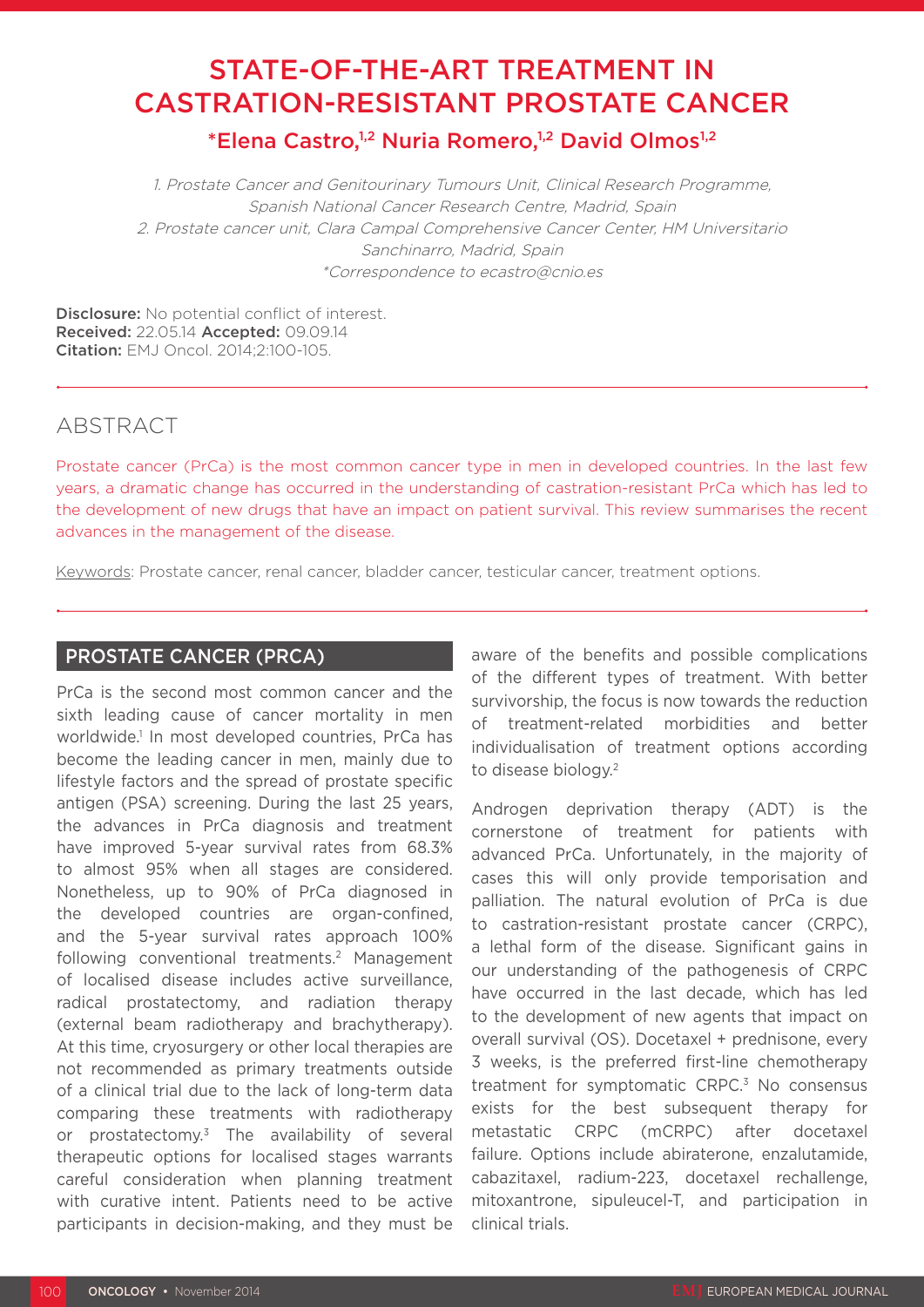## Cytotoxic Chemotherapy

#### **Docetaxel**

Docetaxel was the first chemotherapy approved for mCRPC that showed a survival benefit. In 2004, two studies compared docetaxel with mitroxantrone, the previous standard of care. In the SWOG 99-164 and TAX3275 studies, docetaxel extended OS by 2 months and showed a significant improvement in time to progression and PSA decline. The TAX327 study compared docetaxel given every 3 weeks and weekly docetaxel with mitoxantrone given every 3 weeks (all drugs were administered with prednisone). Only 3-week docetaxel demonstrated survival benefit over mitroxantrone, whilst PSA response rate and quality of life (QoL) scores were significantly improved in both docetaxel groups. Since these studies, multiple trials have been conducted with different agents in combination with docetaxel for mCRPC (e.g. bevacizumab, aflibercept, lenalidomide, dasatinib, and sunitinib) but none have shown improvement in OS compared with docetaxel and prednisone.<sup>6</sup>

Docetaxel has not been commonly used for asymptomatic patients, except for those with signs of rapid progression or liver involvement, $3$ and with the advent of new treatments such as abiraterone and enzalutamide, which have proven to benefit chemo-naïve mCRPC patients, the administration of docetaxel tends to be delayed. Interestingly, a new study has recently addressed the question of whether upfront chemotherapy also confers an OS advantage for PrCa patients. The CHAARTED trial randomised 790 patients with hormone-sensitive metastatic PrCa to ADT alone versus  $ADT + docetaxel 75 mg/m<sup>2</sup> every 3$ weeks for six cycles. The primary endpoint was OS. It was found that ADT + docetaxel resulted in a median OS of 57.6 months versus 44 months in the ADT alone arm (HR 0.61, p=0.0003). Although ADT + docetaxel was beneficial in all subgroups analysed, the benefit was more important for patients with high-volume disease. In this subgroup of patients median OS was 49 months with docetaxel + ADT versus 32 with ADT alone (HR 0.60, p=0.0006). Median time to clinical progression was 33 months when docetaxel was added versus 20 for ADT alone (HR 0.49, p<0.0001). Similarly, median time to CRPC was 21 months in the ADT + docetaxel arm versus 15 in the ADT-only arm.7

There is a need for better identification of which patients should be considered with 'high' and 'low' metastatic volume disease. To date, the 17-month difference in OS, observed in the high-volume disease group, is the greatest improvement in survival reported for PrCa.

#### **Cabazitaxel**

The Phase III trial (TROPIC)<sup>8</sup> that led to the approval of cabazitaxel by the regulatory agencies in 2010, randomised 775 mCRPC patients to cabazitaxel 25 mg/m<sup>2</sup> or mitroxantrone 12 mg/m<sup>2</sup> each with daily prednisone.<sup>9</sup> Patients had previously received docetaxel. At 2.4 months, improvement in OS was demonstrated with cabazitaxel compared to mitoxantrone (HR 0.72; p<0.001). Febrile neutropaenia was observed in 7.5% of cabazitaxeltreated men versus 1.3% in the mitroxantrone arm, indicating the need for vigilance and treatment, or prophylaxis to prevent febrile neutropaenia.<sup>8</sup> The incidences of severe diarrhoea (6%), fatigue (5%), nausea/vomiting (2%), anaemia (11%), and thrombocytopaenia (4%) were also higher in cabazitaxel-treated men.9

#### Second-Generation Anti-Androgens

#### **Abiraterone**

Abiraterone acetate is an irreversible inhibitor of CYP17 that blocks androgen synthesis in the testis, adrenal glands, and prostate, but also leads to undetectable intratumoural androgen levels.<sup>10</sup> Abiraterone has an antitumour effect on both chemotherapy-treated and chemotherapy-naïve CRPC patients. The COU-AA-301 study<sup>11</sup> randomised mCRPC patients who had progressed postdocetaxel to abiraterone + prednisone or placebo + prednisone. The use of prednisone with abiraterone is necessary due to the mineralocorticoid-related adverse events (AEs). Abiraterone demonstrated prolonged OS (14.8 versus 10.9 months, HR 0.65, p<0.001), time to PSA progression (10.2 versus 6.6 months), progression free survival (5.6 months versus 3.6 months), and a greater PSA response rate (29% versus 6%).

Abiraterone has also been investigated in the chemo-naïve setting. In the COU-AA-302 study, CRPC patients with PSA or radiographic progression were randomised to abiraterone + prednisone or placebo + prednisone.12 Most patients in this trial were not taking opiates for cancer pain and none had visceral metastatic disease or ketoconazole exposure. Primary endpoints were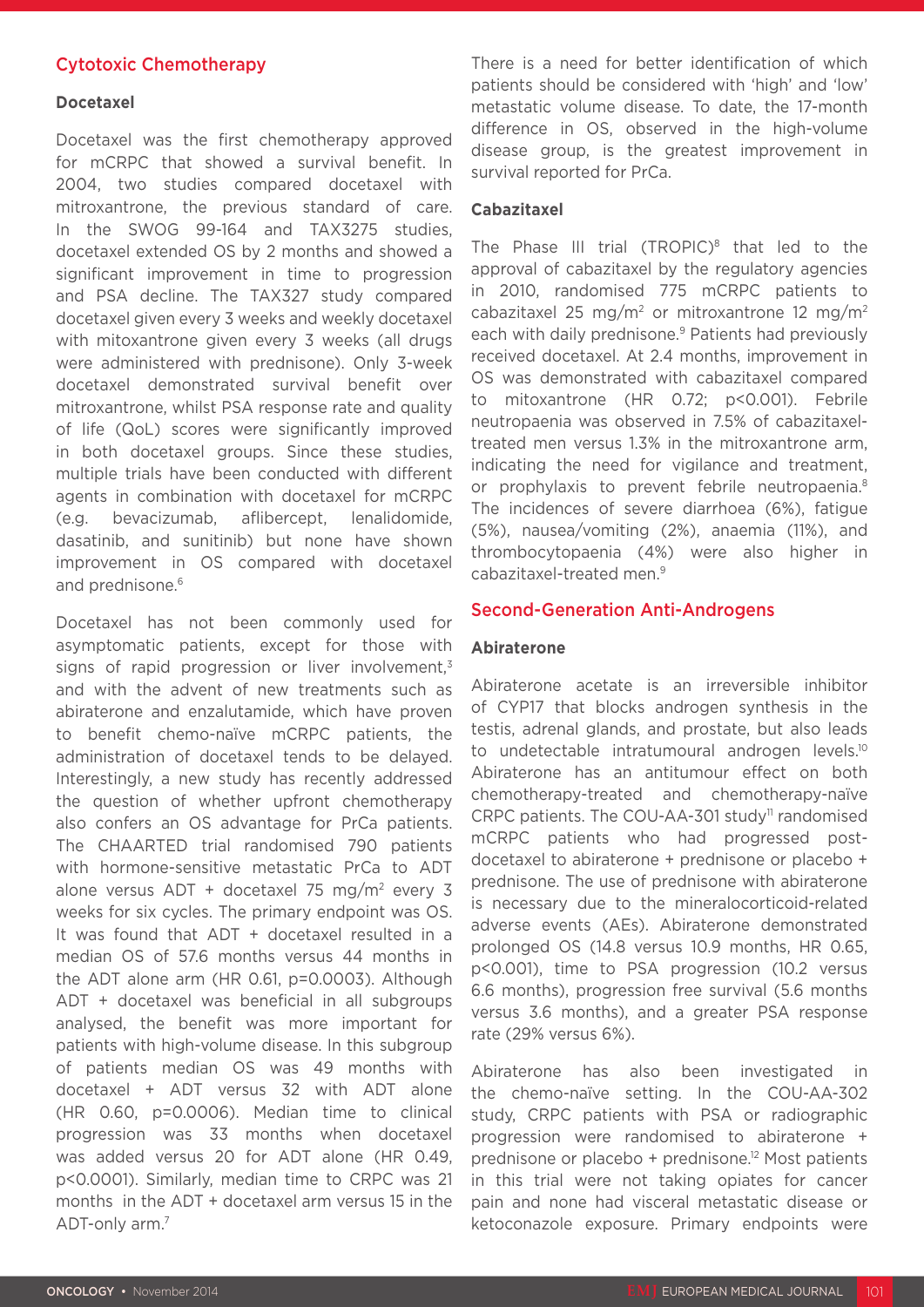radiographic progression free survival (rPFS) and OS. The study was unblinded at the time of a planned interim analysis after 43% of the expected deaths had occurred. The rPFS was significantly improved in the abiraterone group (16.5 versus 8.3 months, HR 0.53, p<0.001). There was a 25% decrease in the risk of death in the abiraterone group, which showed a trend toward OS improvement from 27.2 months for placebo to not reached (HR 0.75, p=0.01). However, this did not meet pre-specified statistical significance. Abiraterone prolonged median time to initiation of cytotoxic chemotherapy, median time to opiate use for cancer-related pain, PSA progression, and decline in performance status.

The most common adverse reactions seen with abiraterone were fatigue (39%), back or joint discomfort (28-32%), peripheral oedema (28%), diarrhoea, nausea or constipation (22%), hot flushes (22%), hypertension (22%, severe hypertension 4%), hypokalaemia (17%), and atrial fibrillation (4%). Increased aspartate aminotransferase, and/ or alanine aminotransferase, or cardiac disorders (heart failure, arrhythmias, and myocardial infarction in 19%, serious in 6%) were the most common adverse drug reactions that resulted in drug discontinuation; therefore, potassium levels and blood pressure readings on a monthly basis are warranted during abiraterone acetate therapy. Symptom-directed assessment for cardiac disease is also warranted, particularly in patients with pre-existing cardiovascular disease.3 Although the use of abiraterone in the pre-docetaxel setting in patients with asymptomatic or minimally symptomatic CRPC is supported by these results, its use in men with symptomatic or visceral disease has not been formally assessed in a controlled trial or compared with docetaxel chemotherapy yet.<sup>3</sup>

### **Enzalutamide**

Enzalutamide is a pure androgen receptor (AR) antagonist and, unlike first-generation antiandrogens such as bicalutamide and flutamide, it has a greater affinity for the receptor and no known agonistic effect.<sup>13</sup>

The AFFIRM study compared enzalutamide to placebo in mCRPC patients previously treated with docetaxel and who had biochemical or radiographic progression.<sup>14</sup> This trial randomised 1,199 patients to enzalutamide or placebo in a 2:1 ratio and the primary endpoint was OS. The study was stopped after a planned interim analysis at the

time of 520 deaths. Median OS was 18.4 months in the enzalutamide arm compared to 13.6 in the placebo group (HR  $0.63$ ,  $p<0.001$ ), with a 37% reduction in risk of death. Survival was improved in all subgroups analysed, including men with poor performance status, high or low PSA levels, visceral metastasis, significant pain, and more than two prior chemotherapy regimens. Enzalutamide was also superior to placebo in the proportion of patients with >50% PSA decline (54% versus 2%), time to PSA progression (8.3 versus 3.0 months), radiographic response (29% versus 4%), rPFS (8.3 versus 2.9 months, HR 0.40, p<0.001), and the time to the first skeletal-related event (16.7 versus 13.3 months, HR 0.69, p<0.001). QoL was also improved with enzalutamide compared to placebo. AEs were mild and included fatigue (34% versus 29%), diarrhoea (21% versus 18%), hot flashes (20% versus 10%), and headache (12 versus 6%). Five patients on enzalutamide had seizures compared to none in the placebo group (0.6 versus 0%). The incidence of cardiac disorders did not differ between the two arms.

In the pre-docetaxel setting, the PREVAIL study<sup>15</sup> randomised 1,717 patients with asymptomatic or mildly symptomatic metastatic chemo-naïve CRPC to enzalutamide or placebo. Approximately 12% of patients had liver and/or lung metastasis. Primary aims were OS and rPFS. The interim analysis at 539 deaths showed a statistically significant benefit of enzalutamide over placebo with a 29% reduction in risk of death and an 81% reduction in risk of radiographic progression. In addition, enzalutamide showed success in completely or partially reducing soft tissue disease on imaging in 59% of patients (20% complete responses and 39% partial responses). Enzalutamide also delayed the median time to chemotherapy initiation by 17 months.

Grade 3-4 AE rates were similar in both arms; AEs that occurred slightly more often with enzalutamide included all-grade fatigue (36% versus 26%), back pain (27% versus 22%), constipation (22% versus 17%), and arthralgia (20% versus 16%). Although patients with a history of seizure were excluded from the study, one seizure occurred in each arm of the trial, both in patients with a history of seizure that was unknown at time of enrolment.<sup>15</sup> To assess the real incidence of seizures and monitor the safety of enzalutamide, the 9785-CL-0403 Phase IV study is currently enrolling CRPC patients known to have risk factors for seizure.16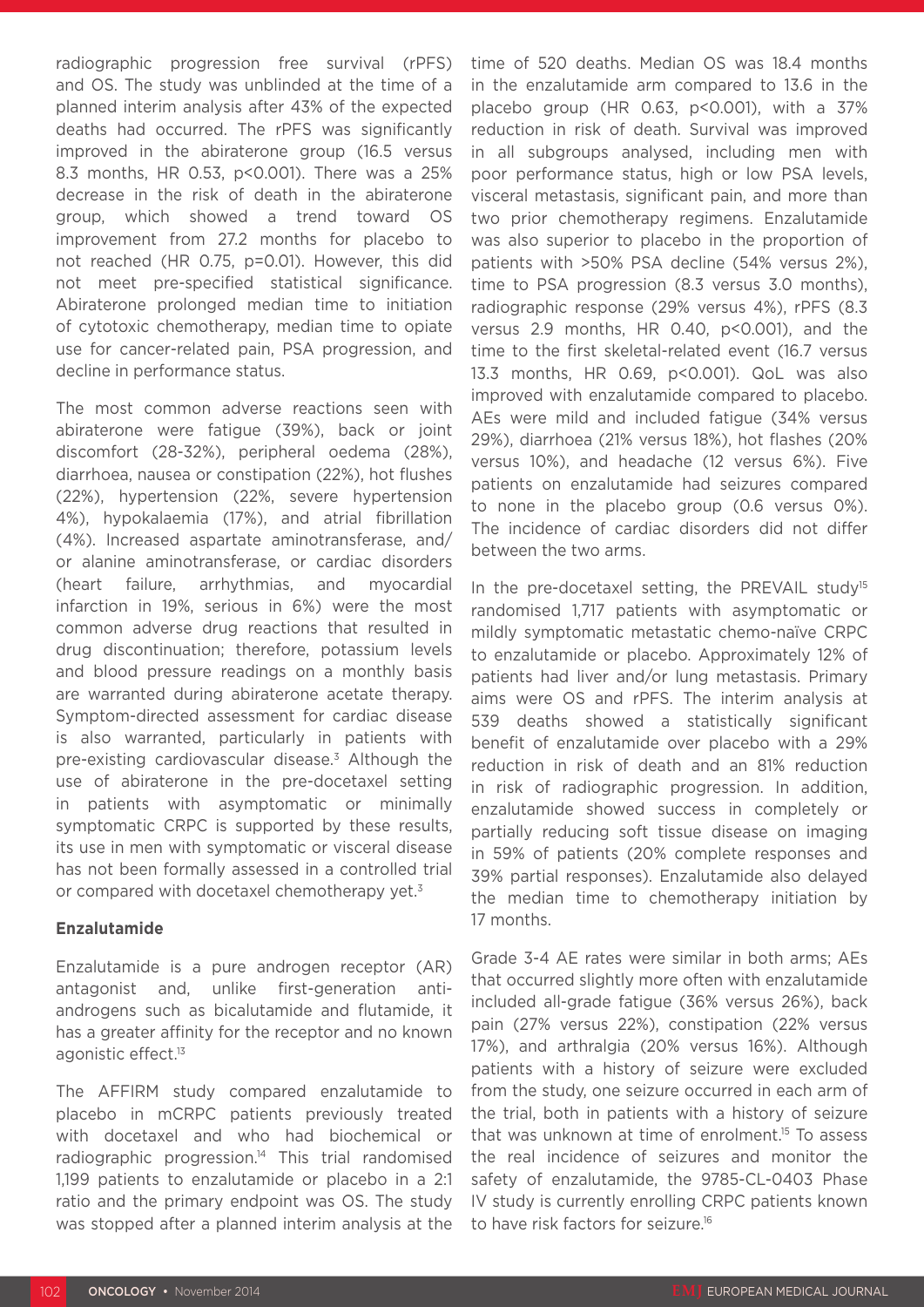Both abiraterone and enzalutamide have independently demonstrated clinical benefit, and thus, represent a standard of care for CRPC after docetaxel failure, provided these agents were not used pre-docetaxel. Aside from practical considerations (i.e. contraindications to steroids, and potential side-effects), there are currently no head-to-head data informing which agent may excel in a given patient. However, despite their efficacy, not all patients respond to these treatments, and neither abiraterone nor enzalutamide are curative, and resistant disease eventually develops.

The AR isoform encoded by splice variant 7 (AR-V7) lacks the ligand-binding domain, which is the target of both enzalutamide and abiraterone, and remains constitutively active as a transcription factor. The detection of AR-V7 in circulating tumour cells from patients with CRPC has been associated with resistance to both abiraterone and enzalutamide.17 Several studies have also shown that mutant AR can become promiscuously activated by very low levels of androgens, other steroid metabolites, and drugs that bind the AR. These models support co-targeting combinations of CYP17 inhibitors with other enzymatic inhibitors or with potent second-generation AR antagonists. Combined therapy of abiraterone + enzalutamide is currently an area of great interest, although there are some data suggesting cross-resistance between abiraterone and enzalutamide.18,19 On the other hand, given the evidence of a reciprocal feedback loop between the AR and the PI3K/Akt pathway,20 combination of novel AR-targeted drugs enzalutamide and abiraterone acetate with PI3K/ Akt inhibitors appears to hold great promise.<sup>21</sup> Further understanding of the mechanisms that underlie acquired and primary resistance is a priority to inform on the development of the next therapeutic strategies.

#### Inmunotherapy

Sipuleucel–T became the first in a new class of cancer immunotherapeutic agents to be approved by the FDA. It is an autologous cancer 'vaccine' that involves a collection of the white blood cell fraction containing antigen-presenting cells from each patient; exposure of the cells to the prostatic acid phosphatase-granulocyte macrophage colonystimulating factor (PAP\_GM\_CSF recombinant fusion protein); and subsequent reinfusion of the cells. The pivotal study (D9902B) randomised patients with minimally symptomatic or

asymptomatic mCRPC to receive sipuleucel-T or placebo. Sipuleucel-T treatment resulted in a 22% reduction in mortality risk, with 25.8 months median OS in the vaccine arm versus 21.7 in the control arm. AEs included mild-to-moderate chills, pyrexia, and headache. Additional data showed that this benefit was present in almost every subset of patients; across Gleason score, PSA, extent of disease, age, and laboratory values. Sipuleucel-T is recommended for mCRPC patients without symptoms, with good performance status (ECOG 0-1), and at least 6 months of estimated life expectancy. Treatment subsequent to sipuleucel-T should proceed as clinically indicated, particularly in the occurrence of symptoms.

Ipilimumab is a fully human monoclonal antibody that inhibits CTLA-4. In mCRPC post-docetaxel patients, a Phase III study randomising patients to receive bone-directed RT, before either ipilimumab or placebo, failed to show OS benefit.<sup>22</sup> Subset analyses showed that ipilimumab may be most active in men with lower disease burden, similarly to sipuleucel-T.

#### Agents Related to Bone Health in CRPC

Bone metastases are a major cause of morbidity and mortality in men with PrCa including pathologic fracture, spinal cord compression, and debilitating bone pain requiring additional therapy. Besides, ADT results in accelerated bone resorption, leading to bone loss and an increased risk of fracture. Excessive osteoclast activity plays a central role in the pathophysiology of bone disease at each stage of PrCa disease progression. Zoledronic acid, a highly potent inhibitor of osteoclast-mediated bone resorption, increases bone mineral density in men receiving ADT. In a multicentre study, 643 men with CRPC and asymptomatic or minimally symptomatic bone metastases were randomised to 4 mg zoledronic acid every 3 weeks or placebo. $23$  At 15 months, 33% of patients on zoledronic acid presented with skeletal related events (SRE) compared with 44% of patients in the placebo arm (p=0.02). Zoledronic acid also delayed the occurrence of first SRE. No significant differences were found in OS.24 Zoledronic acid is restricted in patients with renal impairment as it has the potential to cause renal insufficiency. Other bisphosphonates (pamidronic and clodronic acid) have not shown to be effective in preventing disease-related skeletal complications.<sup>3</sup>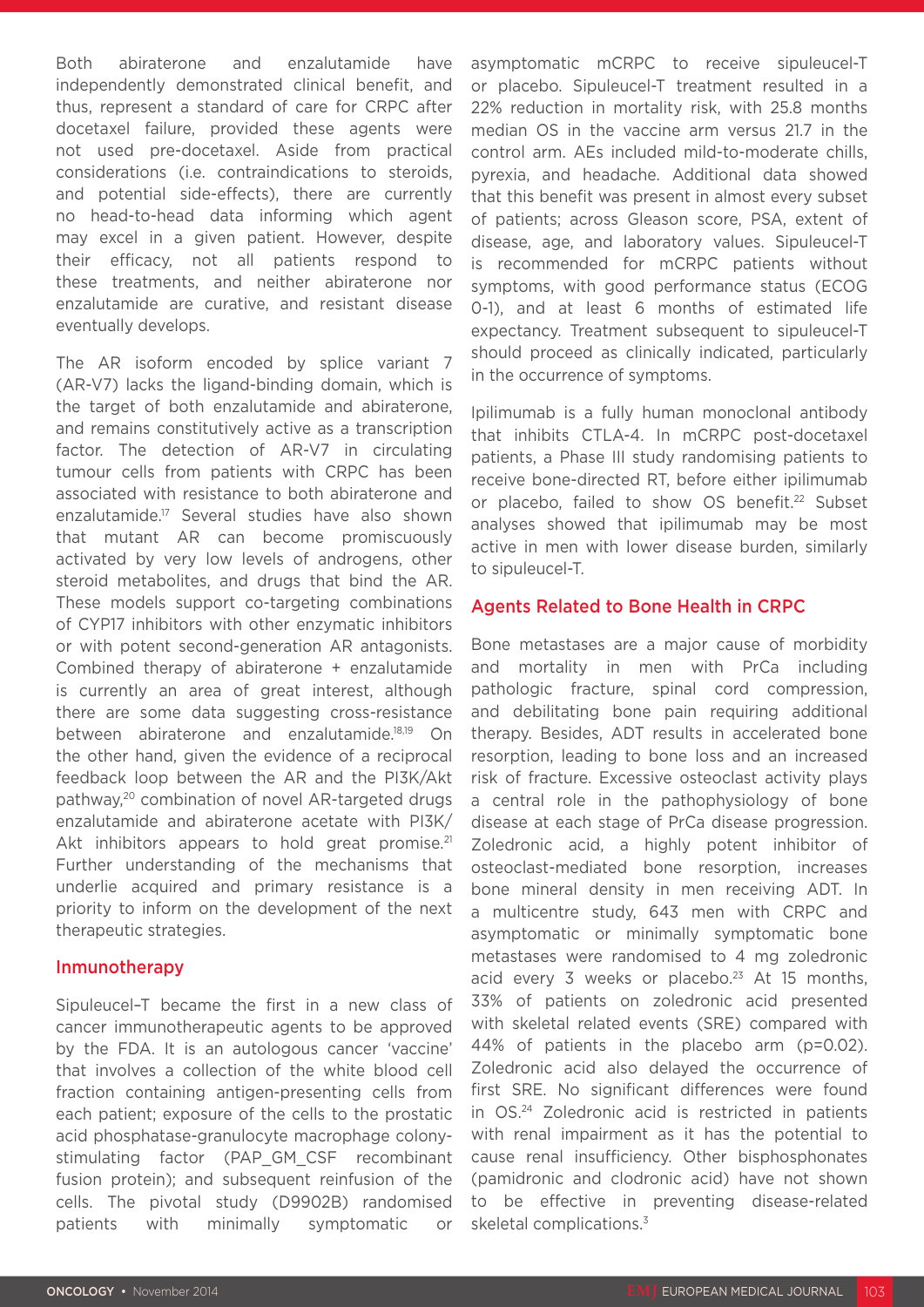Denosumab, a fully human monoclonal antibody with high affinity and specificity for human RANKL, inhibits bone resorption, including in those who failed prior bisphosphonate treatment. Denosumab has been compared to zoledronic acid in men with CRPC.<sup>25</sup> The absolute incidence of SREs was similar in the two groups; however, the first SRE was delayed by 3.6 months by denosumab compared to zoledronic acid. Although the rates of important SREs and treatment-related toxicities were similar with both compounds, including osteonecrosis of the jaw (1% versus 2%, p=0.09) and arthralgias, hypocalcaemia was more common with denosumab (13% versus 6%, p<0.0001). Zoledronic acid, or denosumab, is recommended for men with CRPC and bone metastases to prevent or delay disease-associated SRE, although the optimal duration of the therapy remains unclear.<sup>3</sup> Clinical research continues on the prevention or delay of disease spread to bone. In a Phase III randomised trial involving patients with nonmCRPC, denosumab increased bone-metastasisfree survival by a median of 4.2 months compared with placebo and delayed time to first bone metastasis, but failed to improve OS, and the regulatory agencies have not approved this indication for denosumab.26

Recently, a first-in-class radiopharmaceutical compound has been approved for treatment of mCRPC in patients with symptomatic bone metastasis and unknown visceral metastatic disease. In these patients, radium-223 has shown to improve OS by almost 4 months, and to prolong time to first symptomatic SRE.27 Radium-223 dichloride is a targeted alpha emitter that selectively binds to areas of increased bone turnover in bone metastases and emits highenergy alpha particles of short range (<100 µm). As a bone-seeking calcium mimetic, radium-223 is bound into newly formed bone stroma, especially within the microenvironment of osteoblastic or sclerotic metastases. The highenergy alpha-particle radiation induces mainly

double-stranded DNA breaks that result in a potent and highly localised cytotoxic effect in the target areas. The short path of the alpha particles also means that toxic effects on adjacent healthy tissue, and particularly the bone marrow, may be minimised.

In the pivotal Phase III study (ASYMPCA) that led to the drug's approval, patients that had previously received docetaxel - or were ineligible for it were randomised 2:1 to six monthly radium-223 intravenous or placebo every 4 weeks. The primary endpoint was OS. The main secondary efficacy endpoints included time to the first symptomatic SRE and various biochemical endpoints. Radium-223 significantly improved OS as compared with placebo (14.9 versus 11.3 months, HR 0.70, p<0.001) and prolonged time to first symptomatic SRE (15.6 versus 9.8 months). Grade 3-4 haematologic toxicity was low (3% neutropaenia, 6% thrombocytopaenia, 13% anaemia). Radium-223 can be used with denosumab or a bisphosphonate, but its combination with chemotherapy outside of a clinical trial has the potential for additive myelosuppression.<sup>3</sup>

### CONCLUSION

The significant gains in our understanding of the pathogenesis of PrCa have led to the development of new agents that have an impact on OS of CRPC patients. These treatments that are currently available in daily clinical practice have totally changed the management of the disease in barely 5 years. There remain many questions, particularly regarding the optimum timing and the most appropriate sequencing and/or combinations of second-generation anti-androgens and immunotherapeutics with conventional antiandrogen therapy and cytotoxic chemotherapy therapy. The overall therapeutic goal is to maximise treatment effect while minimising toxicity. Further research to select those patients most likely to benefit from each therapy are urgently needed.

### REFERENCES

1. Jemal A et al. Global cancer statistics. CA Cancer J Clin. 2011;61(2):69-90.

2. Siegel R et al. Cancer treatment and survivorship statistics, 2012. CA Cancer J Clin. 2012;62(4):220-41.

3. Mohler JL et al. Prostate cancer, version 2.2014. J Natl Compr Canc Netw. 2014;12(5):686-718.

4. Petrylak DP et al. Docetaxel and estramustine compared with mitoxantrone and prednisone for advanced refractory prostate cancer. N Engl J Med. 2004;351(15):1513-20.

5. Tannock IF et al. Docetaxel plus

prednisone or mitoxantrone plus prednisone for advanced prostate cancer. N Engl J Med. 2004;351:1502-12.

6. Wadia R, Petrylak DP. New developments in the treatment of castration resistant prostate cancer. Asian J Androl. 2014;doi:10.4103/1008-